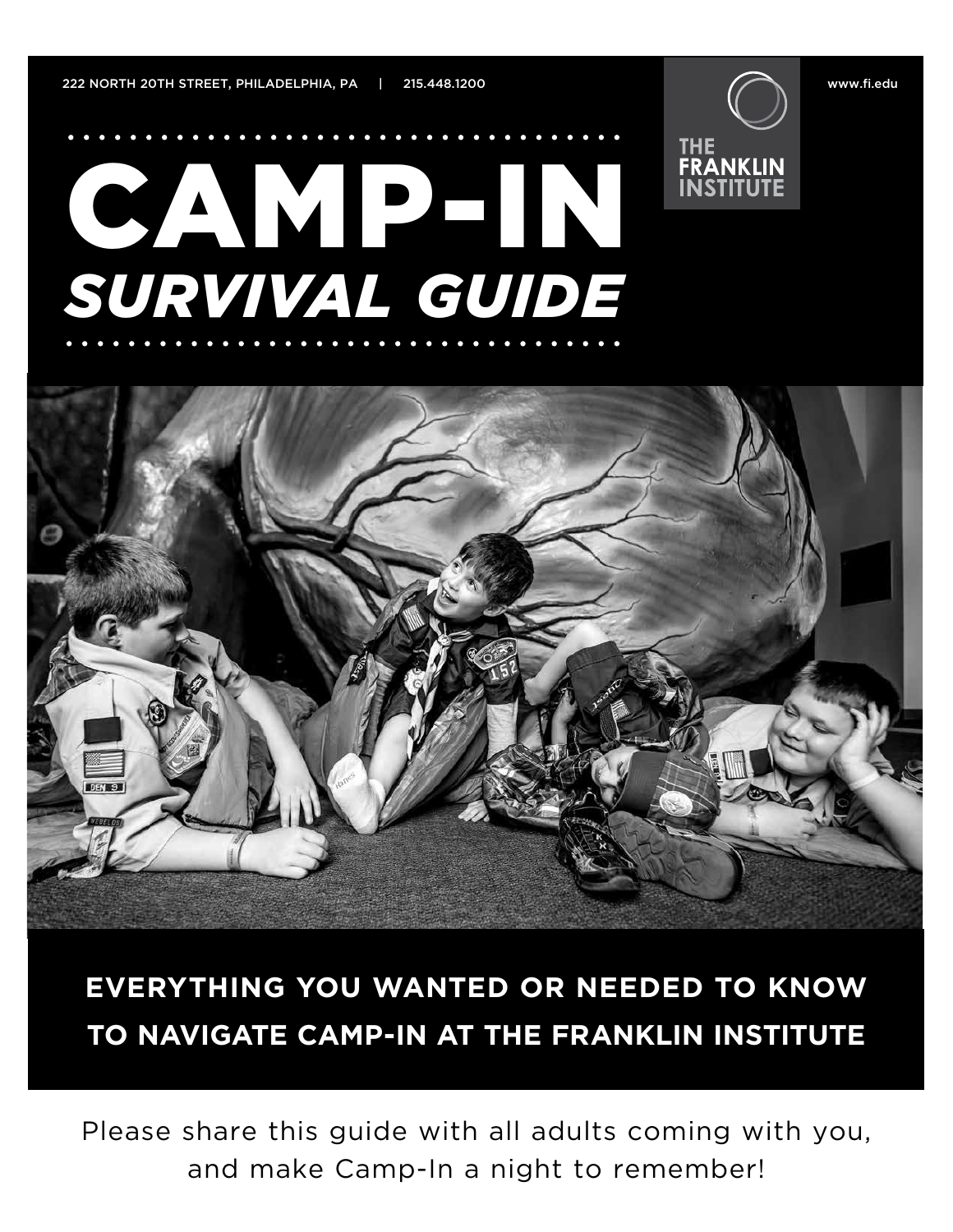# TABLE OF CONTENTS

30

| Chaperone Information  4   |
|----------------------------|
|                            |
|                            |
|                            |
|                            |
|                            |
| Group Leader Information10 |
| Terms and Conditions  11   |
|                            |
|                            |

**Get ready for an exciting overnight**  CAMP-IN

**adventure at The Franklin Institute!** This guide will provide you with answers to the questions you and your campers might ask about Camp-In. What should<br>You bring? How will you campers<br>What will you got I at should What will you do while you are here? you bring? How will you get here?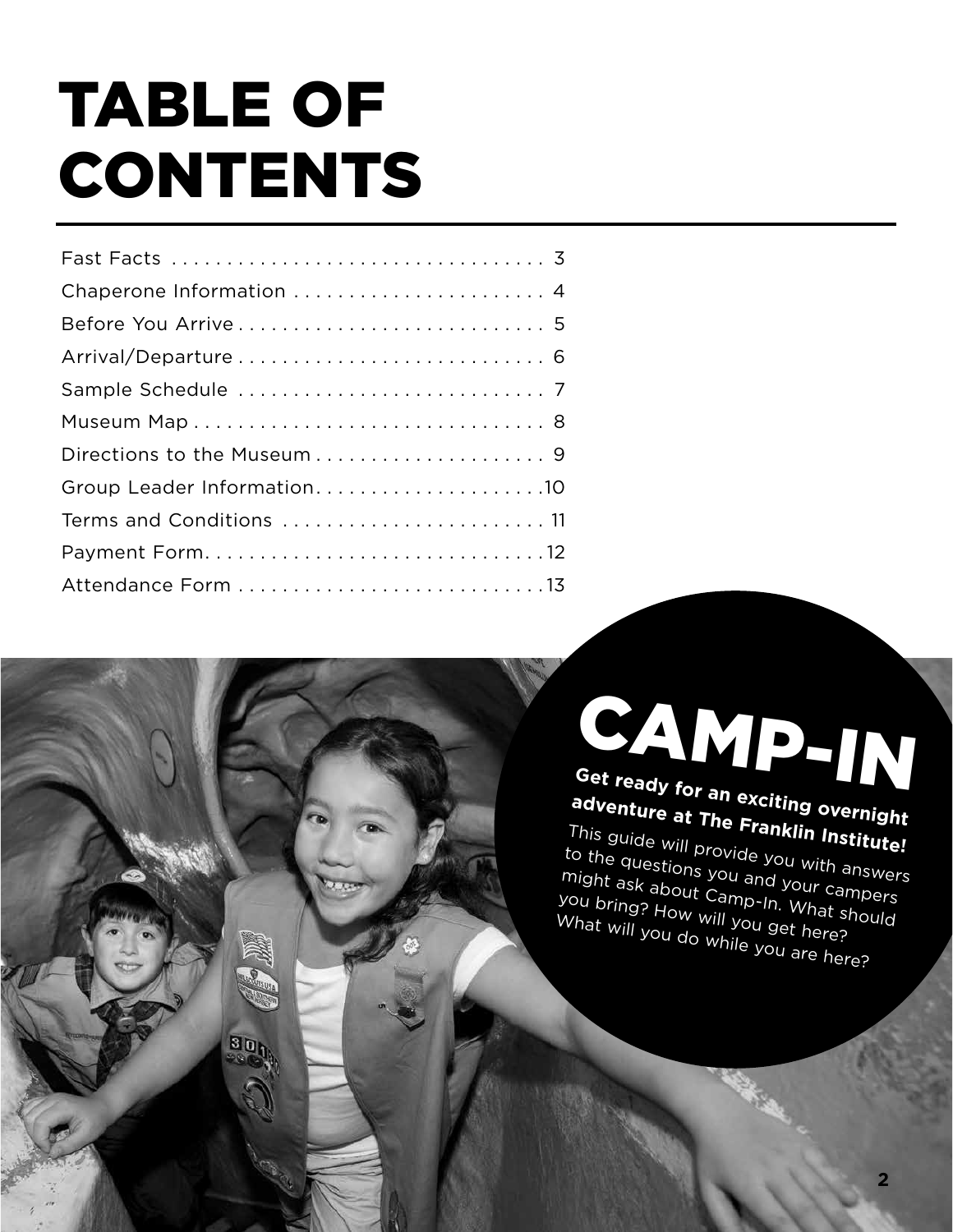# FAST FACTS

## *Pull this page out and bring it with you to your Camp-In.*

- The address for the *parking garage* is 271 North 21st Street, Philadelphia PA 19103.
- Registration is from 6:15–7:15 pm. If you are registered as a group, you must check in as a group, so try to arrive close to the same time as the rest of your group.
- Have a cell phone number for your Group Leader or another chaperone in your group.
- You may enter the parking garage as late as 11:00pm, but you can leave at any time.
- The special Camp-In parking rate is \$15 per vehicle and the garage has a height limit of 6'1". Parking tickets can be validated at the Security Desk in the Atrium.
- Group Leaders please try to be here no later than 6:30 pm and bring a completed or mostly complete Attendance Form (p. 13).
- Snacks including hot dogs, pretzels, candy, and drinks are available at Franklin Foodworks Express in the Atrium until 8:00 pm.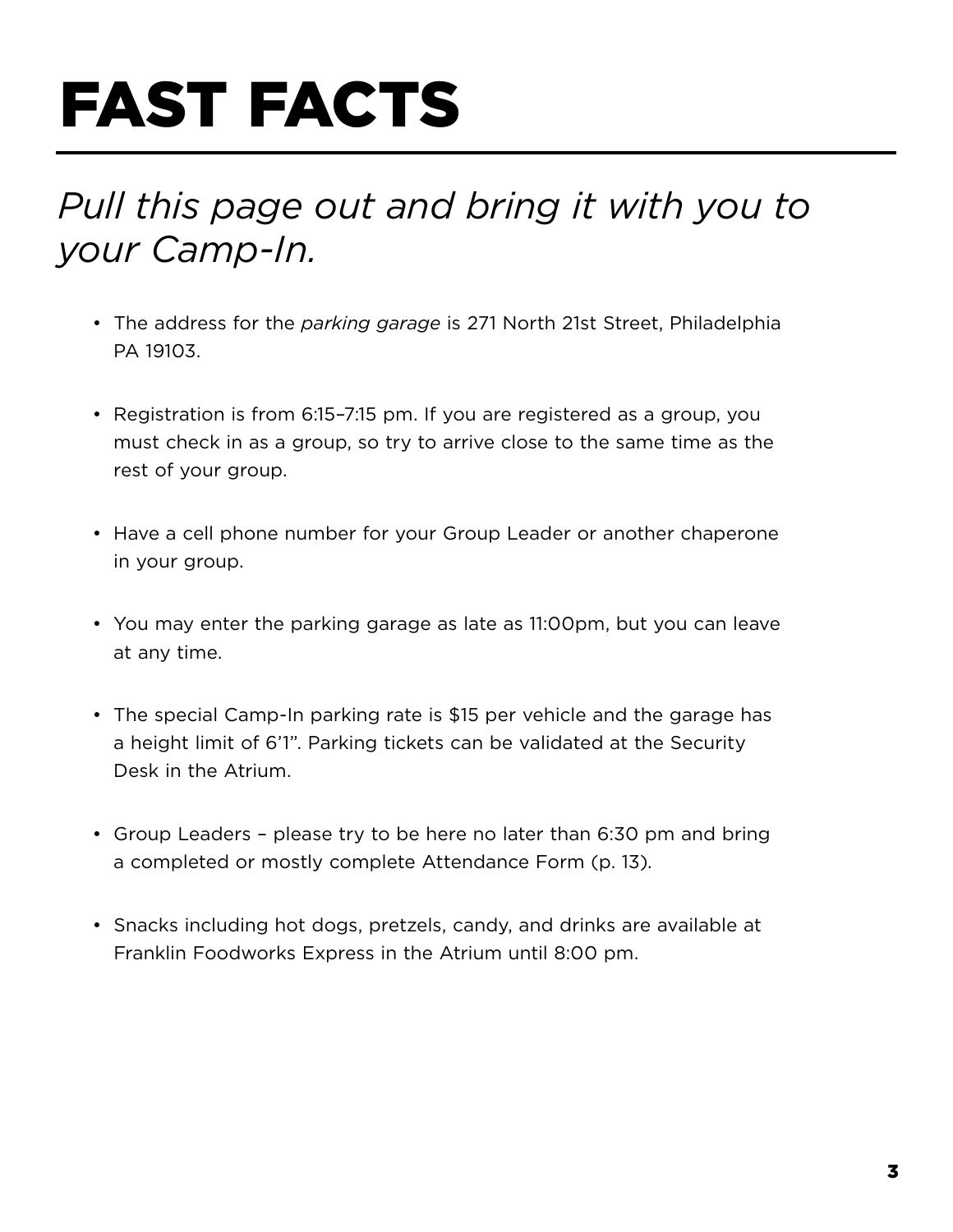# CHAPERONE INFORMATION





## Welcome to your Camp-In adventure!

At Camp-In your children will have time to explore the museum, have fun with science and socialize with their friends. The Franklin Institute is a hands-on museum. We feel your visit should be an adventure in discovery, not a guided tour or classroom lecture. You and your campers can decide which activities to participate in and which exhibits to explore. The museum is a pretty big place and an enjoyable visit takes a bit of planning. Take a look at the map prior to your visit. Remember, you may stay until noon the following day to continue exploring. For turn by turn directions, download The Franklin Institute app at fi.edu/mobile.

## Chaperone Responsibilities

**Campers must be chaperoned at all times by an adult,** one adult for every five children. After Registration, your entire group does not need to stay together during the evening, so long as all campers remain with a chaperone. There will be several hundred other campers in attendance. Please be aware that parts of the museum will be open to the public during the evening.

Tagalongs or siblings under the age of 6 are not permitted at Camp-In.

The Franklin Institute and it's grounds are smoke free. **No alcohol or non-prescription drugs are permitted.** If any camper or chaperone is found to be under the influence of drugs or alcohol, he/she will be required to leave the museum immediately.

## **Campsite**

You will be assigned a campsite in one of our exhibits. You will, most likely, share a campsite with other groups. Camp-In staff will review safety and emergency procedures at bed down. Please cooperate with staff to make sure your campsite is set-up safely. At your campsite be prepared for hard floors, emergency lighting, and relative quiet. However, your campsite will be thunderstorm and mosquito free!

Electrical outlets for medical purposes are available for overnight use in all exhibits. Please ask Camp-In staff to point out their locations at bed down.

## Information Desk and First Aid

The Camp-In Information Desk and first aid station are located on the first floor. Chaperones should be responsible for their campers prescription medications.

## Emergencies

**Emergency calls may be taken by the Security Desk at 215.448.1311. Ask for the Camp-In Manager and be sure that the caller knows the camper's name, group leader's name and group name.** Trained security and first aid staff are on duty 24 hours a day. The Franklin Institute follows emergency and fire procedures approved by the Philadelphia Fire Marshal. The Franklin Institute is not responsible for lost or missing items. Please leave all valuables at home.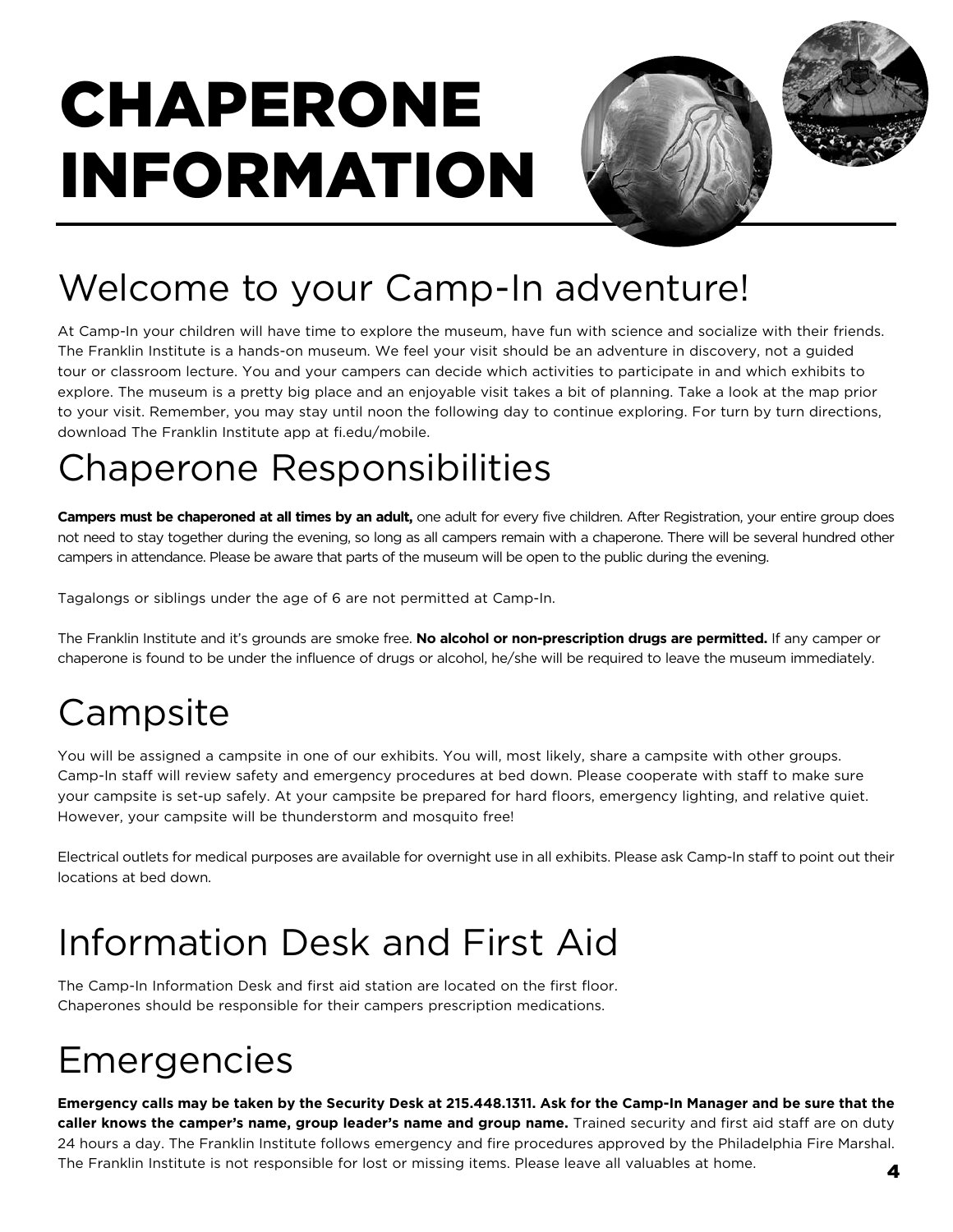# BEFORE YOU ARRIVE



## What to wear:

- Your most comfortable clothes, socks and shoes
- Layers–some areas of the building are warmer than others

## What you should definitely bring:

- Sleeping bag and pillow (no air mattresses please)
- Toothbrush and toothpaste
- Heavy-duty trash bag or other bag large enough for all your belongings with your name and group clearly labeled
- Emergency medical information of each camper (group leader must keep this information ready throughout the event)
- **Lots of enthusiasm!!**

## What you should definitely NOT bring:

- If medical needs require the use of an air mattress, please contact campin@fi.edu prior to your night.
- Pajamas (campers should sleep in their regular clothing)
- Laptops and tablets
- Valuables—The Franklin Institute is not responsible for lost or missing items. Please leave valuables at home.

## What you might want to bring:

- Snacks or drinks (storage space available in Lunchrooms)
- Change for vending machines
- Camp pad/yoga mat for under sleeping bags
- Flashlight (chaperones only)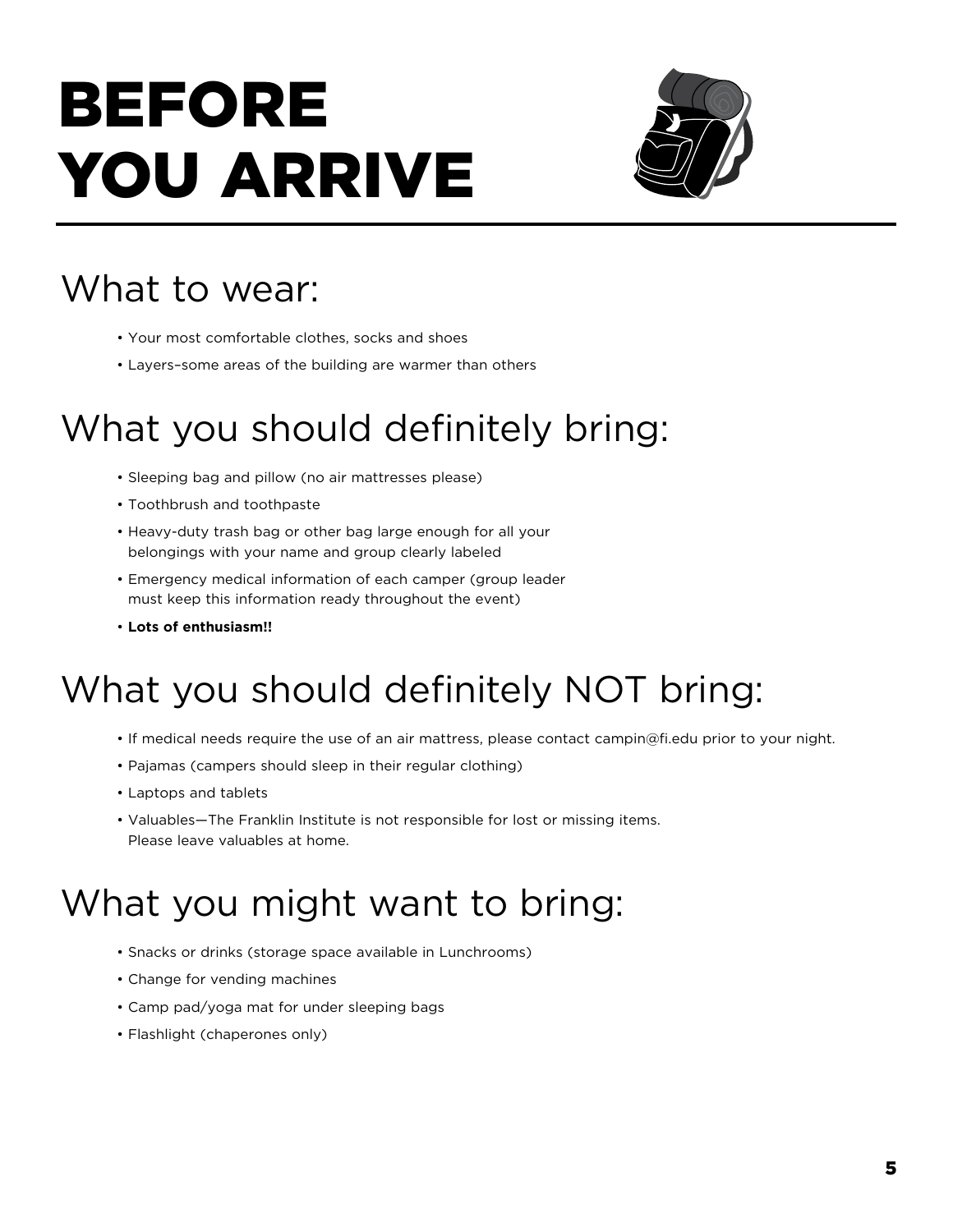# ARRIVAL/ DEPARTURE

### **Arrival time**

Plan on arriving before 7:00 pm. Registration begins at 6:15 pm and closes at 7:15 pm. Campers are not permitted in the museum before 6:00 pm. Have your entire group arrive as close to the same time as possible. **Please note that Camp-In staff are not available before 6:00 pm.** Arriving late means that you will miss portions of the schedule that are only offered at the start of the Camp-In, such as orientation. **ON FRIDAY NIGHTS, PLAN AN EXTRA 30-60 MINUTES FOR CITY TRAFFIC FROM ALL DIRECTIONS.** 

### **Arriving Late/Leaving Early**

If you choose to miss portions of the program, you may arrive late or leave early. The parking garage entrance and 20th Street entrance are staffed by security at all times. You can exit the parking garage at any time. You can also enter and exit through the 20th street Business Entrance at any time with your wristband. Cell phones are the best way to locate your group once inside the museum.

### **Parking at the Museum Garage**

Car pooling is recommended. Camp-In participants pay a flat \$15 rate when arriving after 5:00 pm and exiting before noon the next day. Overhead clearance is 6 feet 1 inches. Please don't get stuck in the doorway! If you need further garage assistance, please call the Parking Manager at 215.448.1391. Bring the garage ticket to the Security Desk in the Atrium on the 2nd floor to receive the discounted Camp-In validation. Additional parking garages can be found on our website. We regret our discount rate is not available at other garages.

## **Arriving by Car**

If you arrive by car and park in the garage, take all your gear to the elevator and go up to the Franklin Institute level. Camp-In staff will greet you at this entrance and direct you to the registration area. If you park at one of the additional parking locations, campers and gear can be dropped off at the 20th St. Business Entrance first.

## **Arriving by Bus**

Your bus may load and unload on 20th Street, and **use the Business Entrance to the right of the main steps. Please do not use the main steps.** By letting us know ahead of time that you are coming by bus, Camp-In members can greet you at this entrance and direct you to the registration area. Bus parking is prohibited on all Philadelphia city streets. Information on overnight bus parking at the Callowhill Bus Center can be found by calling 215.925.3706.

### **Arriving by Public Transportation**

The train station closest to the Franklin Institute is Suburban Station. Contact SEPTA at 215.580.7800 or **www.septa.org**  for all train, rail, or bus information. Walk to the museum and **use the entrance to the right of the main steps. Please do not use the main steps.** Please let us know that you are taking public transportation into the city so Camp-In staff members can greet you at this entrance and direct you to the registration area.

### **Departure**

Camp-In officially ends at 9:30 am the following morning. You must remove all personal belongings and hired transportation by 9:30 am. Once gear is stored safely outside the museum, campers may return to explore the museum until noon at no extra charge. **Wristbands must remain on in order to re-enter the museum.** <sup>6</sup>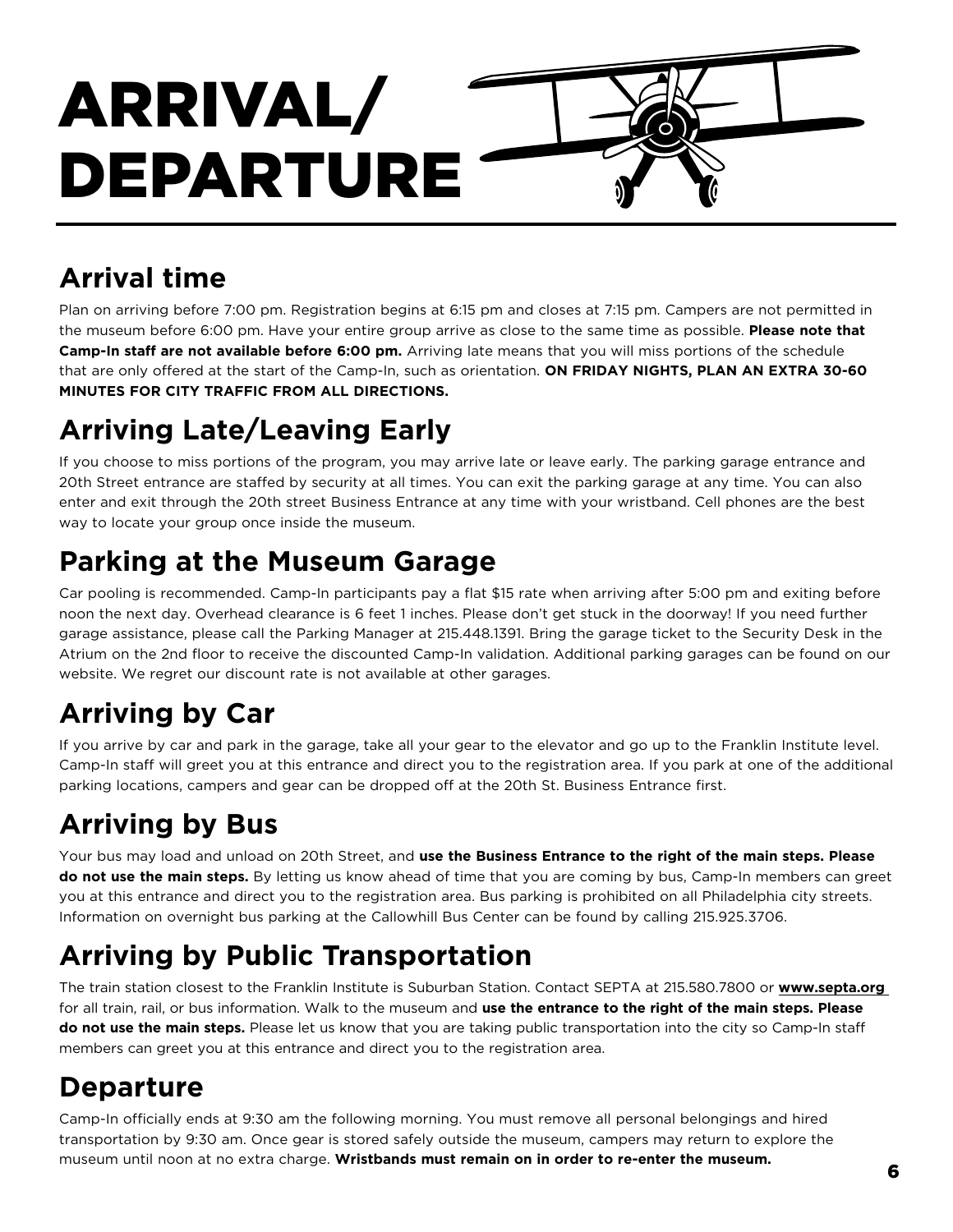# SAMPLE SCHEDULE



Your schedule will vary and will be included at Registration.

### **EVENING**

- Registration: 6:15–7:15 pm
- Visit *Worst-Case Scenario* exhibit (November 2019–April 2020)
- See a Live Science Show (May 2020 and beyond)
- Most of the evening is for Camp-In exclusive demonstrations and free time to explore our 10 core museum exhibits\*.
- Visit the Joel Bloom Observatory (weather permitting).
- Wind down with a theater show.
- Bedtime is around midnight.

\*Admission to *Worst-Case Scenario* (November 2019–April 2020) is included with Camp-In. All other special exhibitions are not. Tickets may be purchased in the morning after the conclusion of the program.

### **MORNING**

- Wakeup at 6:30 am.
- Enjoy breakfast and another theater show.
- Visit the Sci-Store for a souvenir.
- Scheduled activities conclude at 9:30 am, but you can explore exhibits until noon.

Campsites, bed times, live shows, theater shows, and breakfast will have scheduled times and locations. You can email **campin@fi.edu** two days before your Camp-In to preview your schedule.

### **Meals**

Dinner or evening snack are not included. Snacks can be purchased from Franklin Foodworks Express in the Atrium until 8:00 pm. You are welcome to bring your own food items and enjoy them in our first floor Lunchrooms. There is no refrigeration provided, but plenty of space for coolers. You may also have food delivered from local restaurants. Deliveries can be picked up at the 20th St. Business Entrance.

Vending machines are available. Have small bills or change with you. There will be complimentary coffee for adults throughout the night.

Breakfast: A light continental breakfast is provided for all campers. Chaperones must make their own arrangements for children with special dietary needs.

### **Museum Store**

The Sci-Store will open early at 8:00 am exclusively for the morning of your Camp-In.

### **Camp-In Patches**

Campers can receive a collectable Camp-In Patch as a souvenir. Patches for all registered campers will come in your Registration packets. Chaperones may pick up lost patches at the Camp-In Information Desk anytime during your stay. Campers 13 and under can use their patch for free admission for return visits to The Franklin Institute until the end of 2020. Note that theater shows and special exhibits are not included with free admission. Patches cannot be used when attending with organized school groups or during the Thanksgiving or Christmas holidays.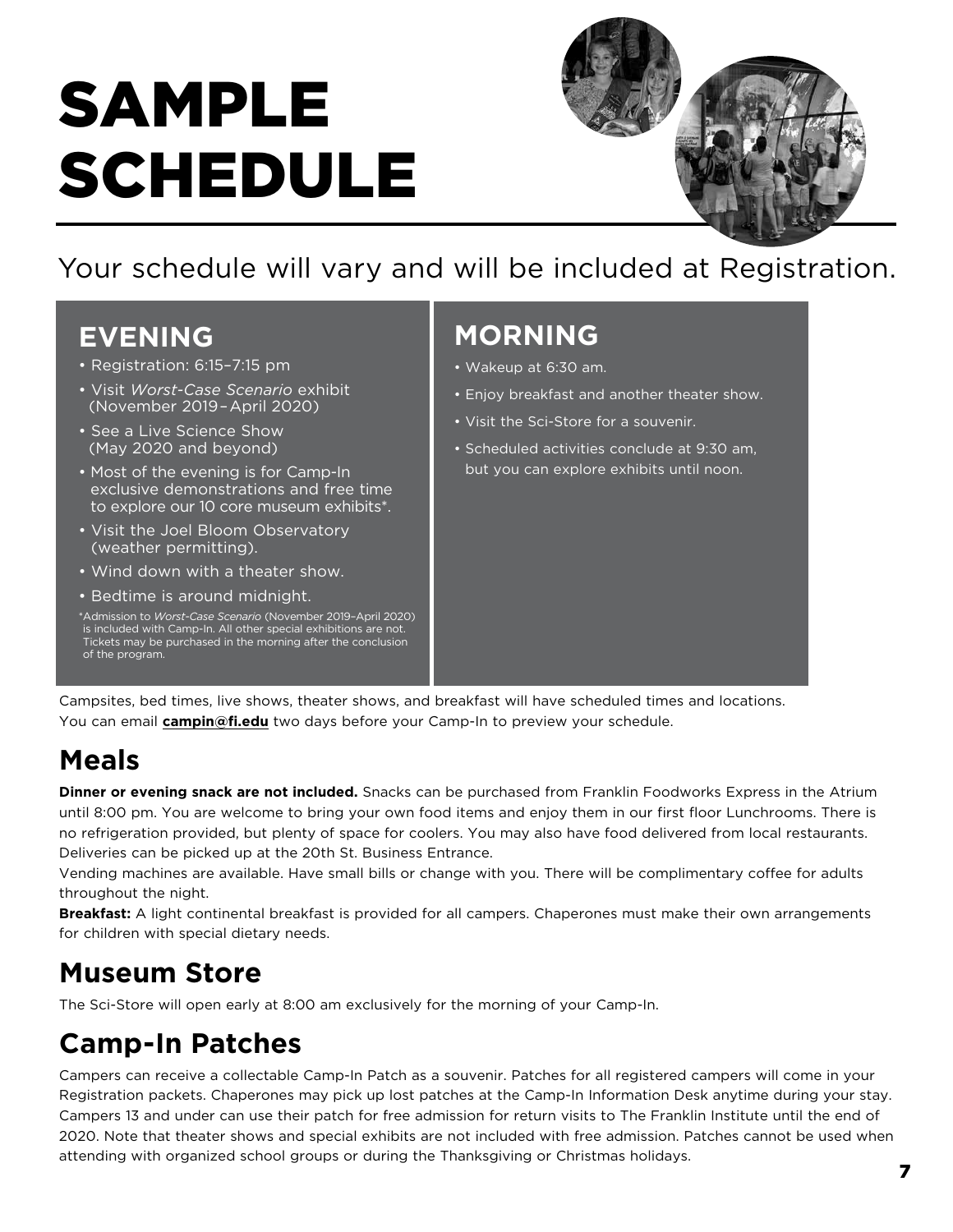# MUSEUM MAP



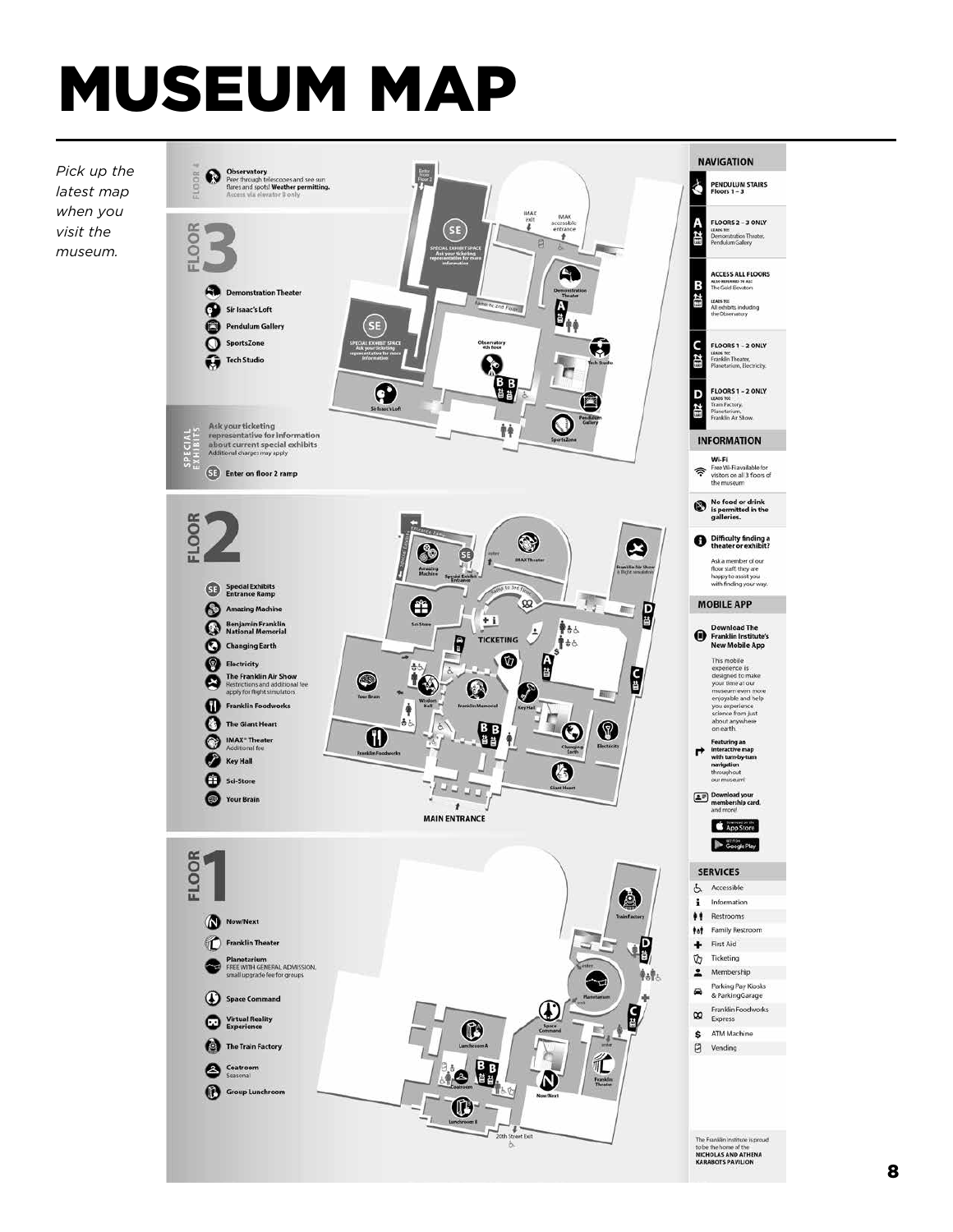# DRIVING DIRECTIONS TO THE FRANKLIN INSTITUTE

**For GPS directions, use the parking garage address of 271 N. 21st St, Philadelphia, PA 19103. Note that oversized vehicles will not fit into the garage; the height limit is 6'1". On Friday nights, plan an extra 30-60 minutes for city traffic from all directions.**

#### **From Delaware and Points South (From I-95 Northbound)**

Take I-95 North to Exit #22 (on left). Follow Route 676 West to the "Ben Franklin Parkway/Museum Area" exit. At the top of the ramp all traffic must turn right onto 22nd Street. Go to the first light and make a right onto the Ben Franklin Parkway. Stay in the far right lanes. One block later, turn right onto 21st Street. One block later, 21st Street intersects with Winter Street. Just past the intersection, the entrance to the parking garage is on your left.

#### **From Northern New Jersey and New York (Via the Ben Franklin Bridge)**

Take the New Jersey Turnpike to Exit #4 (Philadelphia/Camden) and exit onto Route 73 North. Follow to Route 38 West. Take 38 West across The Ben Franklin Bridge into Philadelphia. Follow Route 676 West to the "Ben Franklin Parkway/Museum Area" exit. At the top of the ramp all traffic must turn right onto 22nd Street. Go to the first light and make a right onto the Ben Franklin Parkway. Stay in the far right lanes. One block later, turn right onto 21st Street. One block later, 21st Street intersects with Winter Street. Just past the intersection, the entrance to the parking garage is on your left.

#### **From Bucks County and Northern Suburbs (From I-95 Southbound)**

Take I-95 South to Exit #22 (Philadelphia). Follow route 676 West across town and exit at the "Ben Franklin Parkway/ Museum Area" exit. At the top of the exit ramp, all traffic must turn right onto 22nd Street. One block later, turn right onto the Ben Franklin Parkway. Stay in the far right hand lanes. One block later, turn right onto 21stStreet. One block later, 21st Street intersects with Winter Street. Just past the intersection, the entrance to the parking garage is on your left hand side.

#### **From Southern New Jersey (via the Walt Whitman Bridge)**

Take the Schuylkill Expressway (Route 76 West) and follow to Exit for 676 Eastbound (#344). Immediately start moving over to the far right lane to take the 23rd Street Exit. Continue straight ahead on Winter Street to 21st Street. Make a right onto 21st Street and the parking garage is almost immediately on the left.

#### **From Southern New Jersey (via the Ben Franklin Bridge)**

Take the Atlantic City Expressway to route 42 North. Follow route 42 North to the Benjamin Franklin Bridge and cross into Philadelphia. Follow the signs for Route 676 Westbound and continue on Route 676 West. Exit at the "Ben Franklin Parkway/Museum Area" exit. At the top of the exit ramp, all traffic must turn right onto 22nd Street. One block later, turn right onto the Ben Franklin Parkway. Stay in the far right lanes. One block later, turn right onto 21st Street. One block later, go through the light on Winter Street and the parking garage is almost immediately on the left.

#### **From Western Suburbs and Pennsylvania Turnpike**

Take PA Turnpike to Exit #326 (Valley Forge), onto the Schuylkill Expressway (I-76 East). Continue on I-76 East to exit onto route 676 East (left exit #344). Almost immediately, exit onto the "23rd Street" exit ramp. (The exit comes up quickly on the right hand side.) At the end of the ramp, go straight ahead onto Winter Street. Follow Winter Street to 21st Street. Turn right onto 21st Street. The entrance to the parking garage will be almost immediately on your left.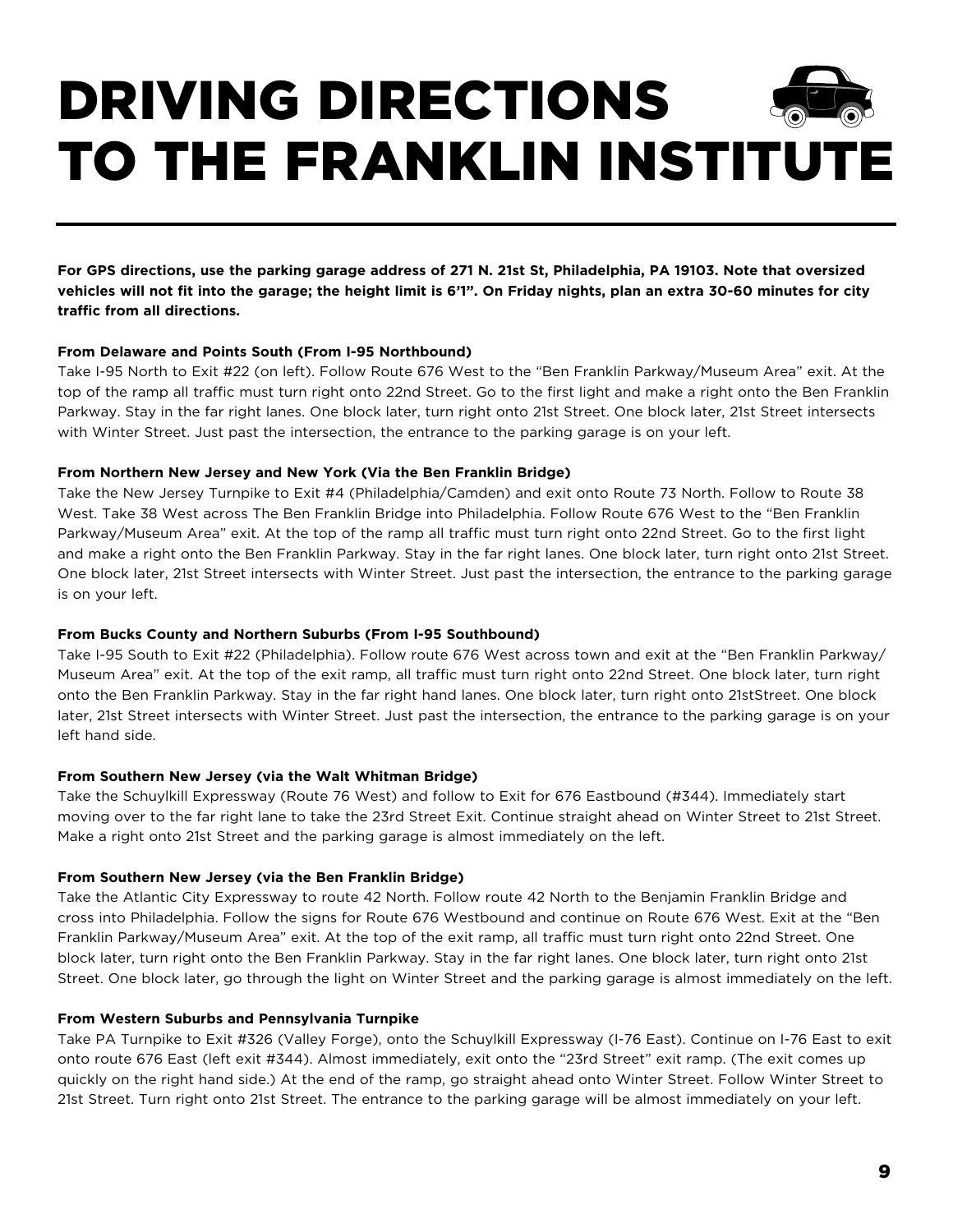# GROUP LEADER INFORMATION



**Please distribute this Survival Guide to ALL chaperones. Make copies, email the pdf, or direct chaperones to download it from our website, www.fi.edu/Camp-In.** 

- Please try to arrive by 6:30 pm. Only the group leader can register a group, so if the rest of your group is early they will have to wait for you to begin their Camp-In.
- If you are going to be later than 6:30 pm, feel free to designate another chaperone as temporary group leader.
- You or your designated group leader can either bring a completed Attendance form (p. 13) or fill one out at registration. At Registration you will receive a packet with your group's personalized schedules, sleeping campsites, wristbands, patches, maps, and other information.
- Try to have a cell phone number for all the chaperones in your group or at least make sure they all have yours.
- Please review the Terms and Conditions page of this guide (p. 11).
- If you have any questions before your Camp-In, don't hesitate to ask. Please email **campin@fi.edu** or call 215.448.1108. Just be aware that we begin setting up for Camp-In on Friday and Saturday mornings and are not readily available by phone on those days.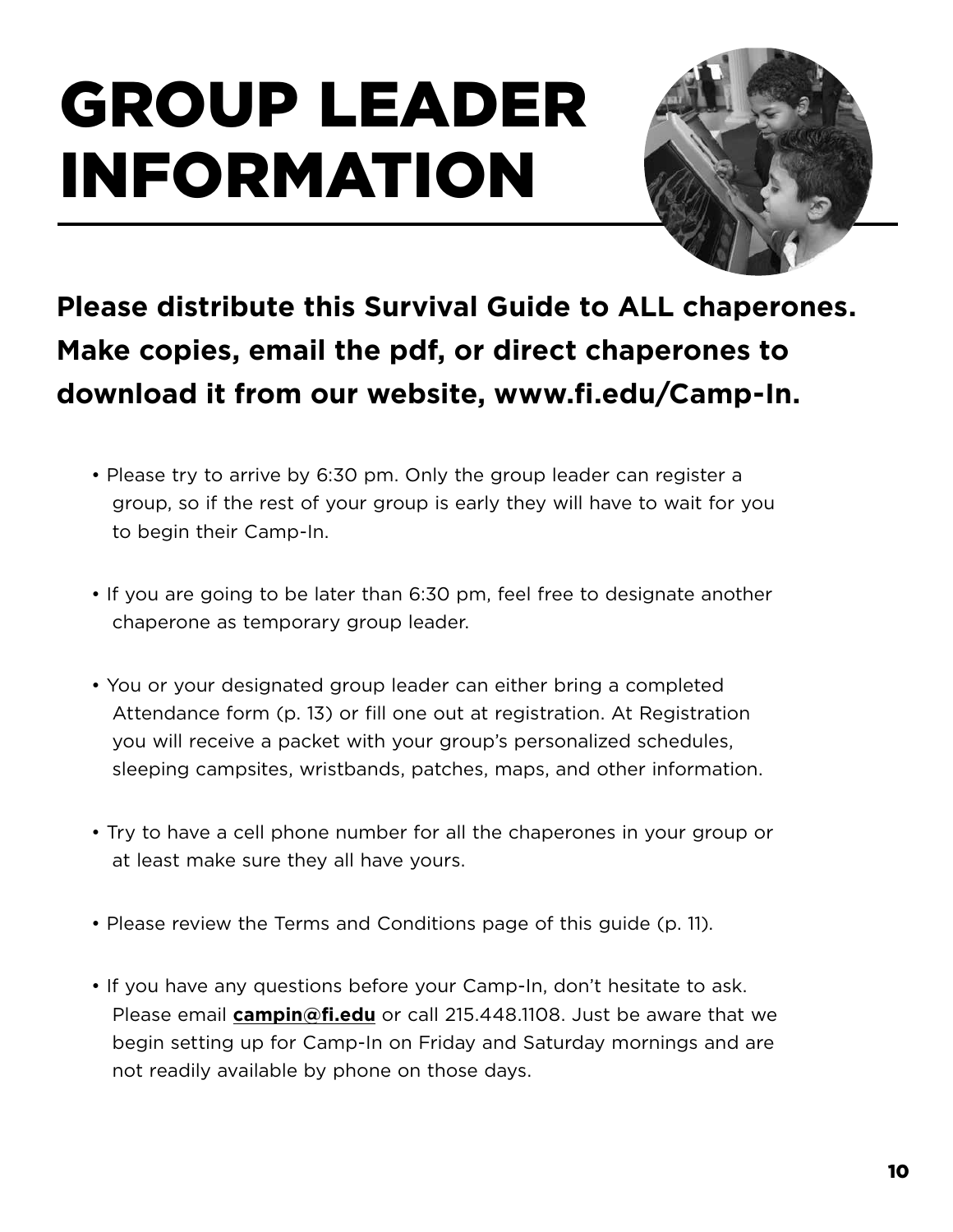# TERMS AND CONDITIONS



#### **1. Responsibility**

The youth agency, parent or guardian, or designated leader agrees to assume all responsibility for any injury to persons attending Camp-In or loss of their property and agrees to assume responsibility for damage to The Franklin Institute and its contents caused by anyone of this group attending Camp-In, to the extent that such occurrence is not caused by the negligence, recklessness, or willful conduct by the museum and its contents.

#### **2. Exhibits**

It is understood that, due to the ever changing world of science and technology, our exhibits may vary in appearance when your Camp-In takes place. Although maintenance is ongoing, specific exhibits might be non-functioning or replaced at the time of your event. We regret any inconvenience.

#### **3. Conduct**

All guests shall follow all reasonable requests of The Franklin Institute's staff, as well as all applicable laws, ordinances, and regulations. At least one adult chaperone for every five children is required. Adult chaperones are responsible for the behavior of the group and **must accompany children at all times**. The adults must read and follow all emergency and regulatory signs. In the event that The Franklin Institute determines at any time that a violation has occurred or is likely to occur in your use of our premises and our equipment, we reserve the right to cancel your Camp-In at any time, including while it is in progress. Any such determination shall be at the Franklin Institute's sole discretion. No alcohol, no non-prescription drugs, and no smoking inside the building. Any chaperone found to be under the influence of drugs or alcohol will be required to leave the building immediately.

#### **4. Cancellations (full or partial)**

All payments received by The Franklin Institute are non-refundable. Cancellations should be communicated to Franklin Institute staff as far in advance as possible. Any decrease in numbers must be communicated at least **three** weeks prior to your Camp-In. Failure to do so automatically results in financial obligation for the original reserved number. If cancellations are made MORE than three weeks in advance, you are not responsible for the remaining balance on those cancellations (Groups Only). In the event of partial cancellation (i.e. reduction of numbers), the portion of the deposit that held those spaces cannot be applied to the balance due for the remainder of the participants. Groups who cancel LESS than three weeks prior to their scheduled Camp-In will receive Camp-In Patches rather than a refund.

#### **5. Emergency Weather Policy**

If weather conditions become threatening, leaders are encouraged to check in with Camp-In Management at 215.448.1108 periodically the day prior to the event. If the Camp-In is cancelled by The Franklin Institute, all efforts will be made to contact registered group leaders by phone. Camp-In will then attempt to reschedule participants, at their convenience, within the remainder of the season.

#### **6. Non-Performance**

A Camp-In can be cancelled if it does not meet the minimum attendance threshold. If, for any reason, a Camp-In is cancelled by The Franklin Institute, every effort will be made to find a mutually compatible replacement date. The Franklin Institute shall not be liable for non-performance of this contract when such non-performance is attributed to labor troubles, disputes, strikes, accidents, riots, national emergencies, Acts of nature, and other causes whether enumerated herein or not, which are beyond the reasonable control of The Franklin Institute.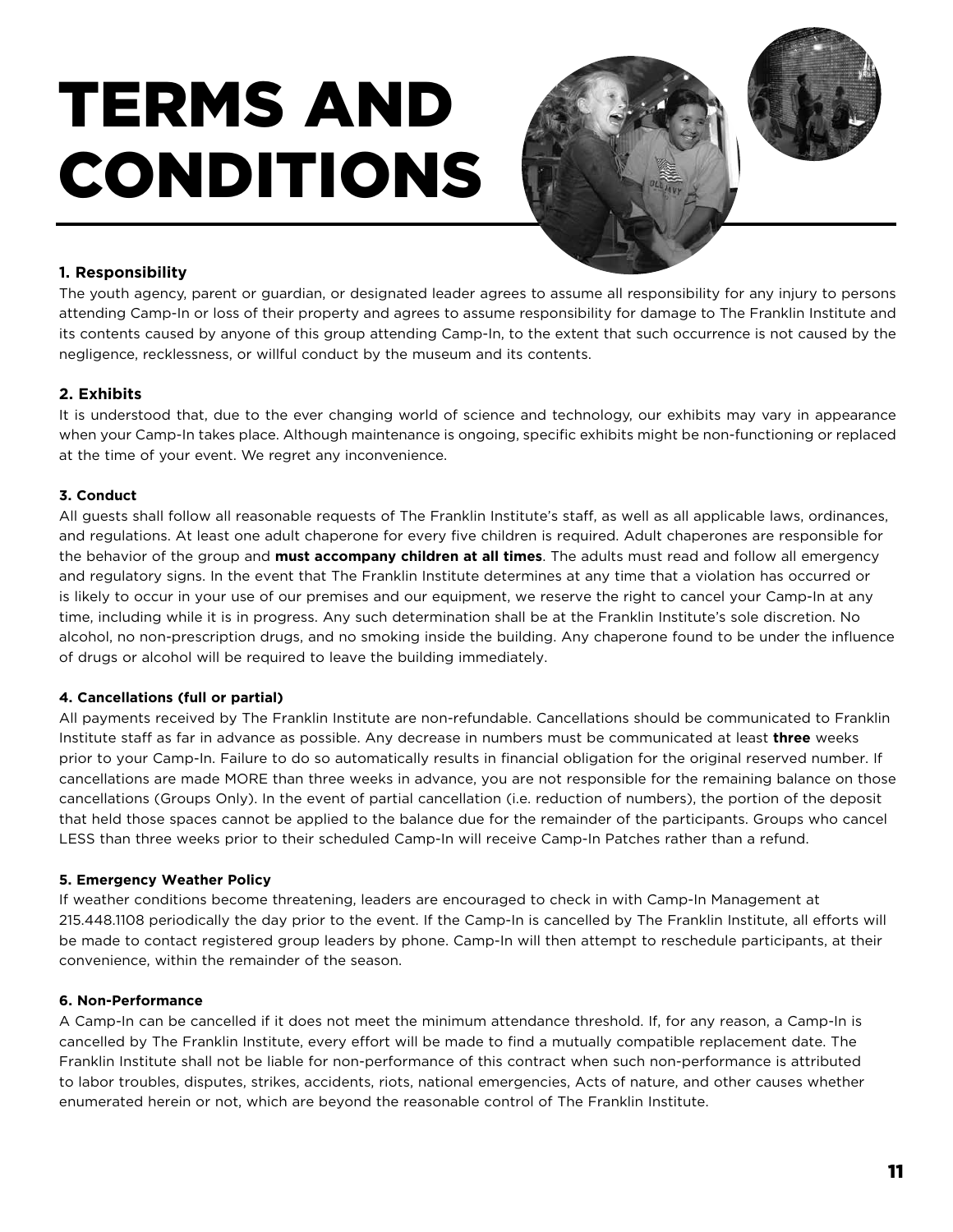# GROUPS ONLY CAMP-IN PAYMENT FORM

|                                            | RESERVATION# |
|--------------------------------------------|--------------|
|                                            |              |
| # of adults: # of children: = group total: |              |

### **Reminders**

You are responsible for final attendance numbers and full payment for all participants three weeks before your Camp-In date. **Unfortunately, no refunds (deposits or balances) will be issued after this date should your numbers decrease.**

If you would like to INCREASE your group size from your original numbers on the Registration Contract, contact the **Registration at 215.448.1200 (option 5) or email reservations@fi.edu** with the additional number of adult and child spaces needed. If space is available, please include the full amount with this form for those additional campers.

**If you had a DECREASE in numbers since your original Registration Contract, the deposit amount for those not attending cannot be applied toward the balance due.** 

**The balance due with a DECREASE in your original numbers is as follows**

Please check one: \_\_\_\_\_ all male \_\_\_\_\_ all female \_\_\_\_\_ co-ed

Friday night rate = total new number in group  $\times$  \$49.50  $\times$  75% Saturday night rate = total new number in group  $\times$  \$59.50  $\times$  75%

Member rate = total new number in group  $\times$  \$39.50  $\times$  75%

### **AMOUNT ENCLOSED: \$**

**Payment type** (please indicate):

**Q** Check (single organizational or personal) A \$15 fee will be assesed for returned checks.

**Q** Credit Card: VISA \_\_\_ MC \_\_\_ Amex \_\_\_ Discover \_\_\_

**Expiration Date: / Account #:** 

**Name on card:** 

**Signature of cardholder:** 

**MAIL:** Attn: Group Sales, The Franklin Institute, 222 N. 20th St. Philadelphia, PA 19103 **PHONE:** 215.448.1200, option 5 weekdays 9:00 am-5:00 pm **FAX:** 215.448.1235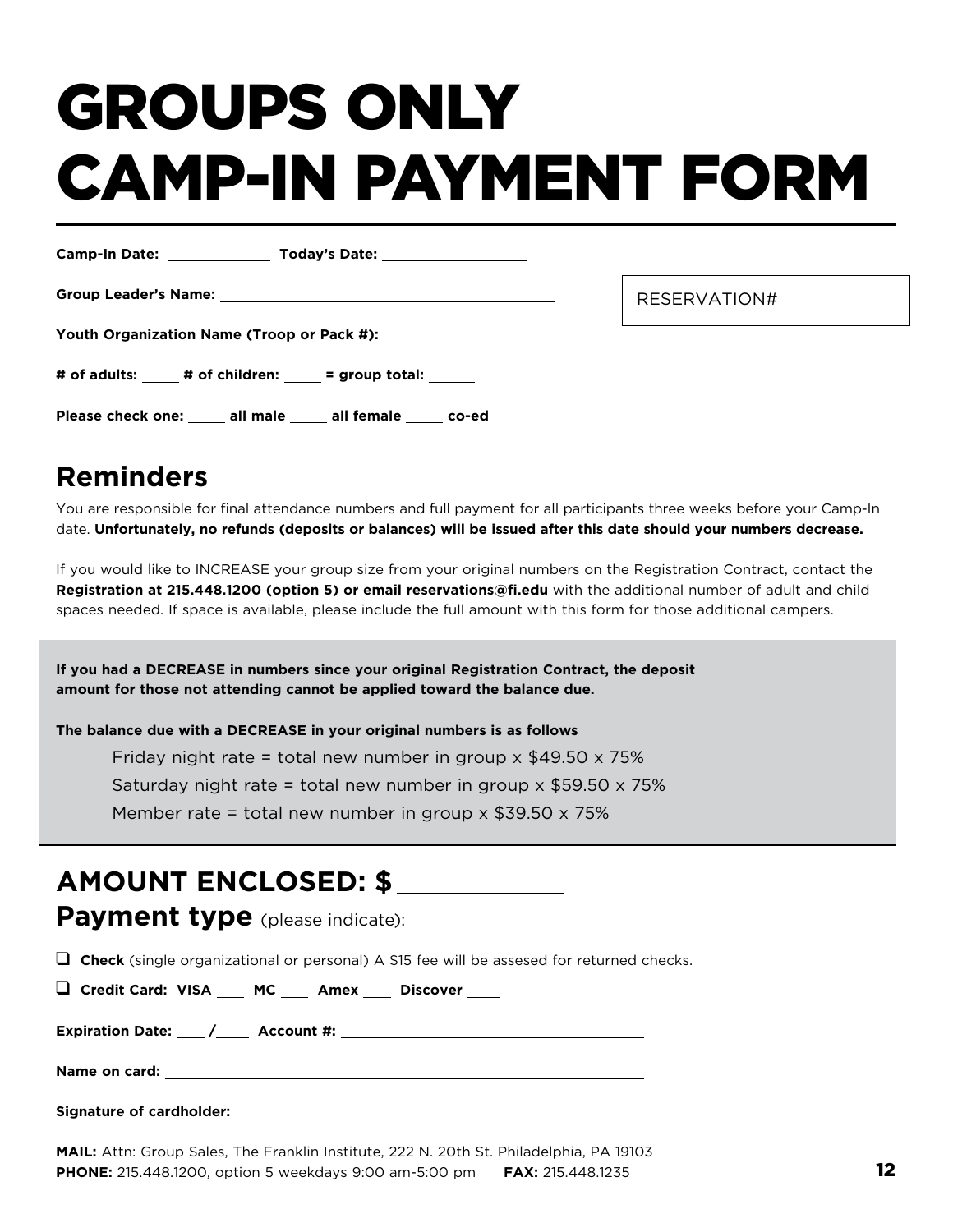# CAMP-IN ATTENDANCE FORM DO NOT MAIL WITH YOUR PAYMENT FORM

Complete and present this form to the Registration Desk on your Camp-In night.

|                                                                                                                                                                                                                                                                                                                                                                                                                                                                                                                 | Date of Camp-In et al. (2011) Contract Computer Contract Computer Computer Computer Computer Computer Computer |  |
|-----------------------------------------------------------------------------------------------------------------------------------------------------------------------------------------------------------------------------------------------------------------------------------------------------------------------------------------------------------------------------------------------------------------------------------------------------------------------------------------------------------------|----------------------------------------------------------------------------------------------------------------|--|
| Names of Adults in Group (including group leader)                                                                                                                                                                                                                                                                                                                                                                                                                                                               |                                                                                                                |  |
|                                                                                                                                                                                                                                                                                                                                                                                                                                                                                                                 |                                                                                                                |  |
| 2. $\overline{\phantom{a}}$                                                                                                                                                                                                                                                                                                                                                                                                                                                                                     |                                                                                                                |  |
| $\begin{array}{c} \n \text{3.} \quad \text{________} \end{array}$                                                                                                                                                                                                                                                                                                                                                                                                                                               |                                                                                                                |  |
| $4. \_$                                                                                                                                                                                                                                                                                                                                                                                                                                                                                                         |                                                                                                                |  |
| $5. \_$                                                                                                                                                                                                                                                                                                                                                                                                                                                                                                         |                                                                                                                |  |
|                                                                                                                                                                                                                                                                                                                                                                                                                                                                                                                 |                                                                                                                |  |
|                                                                                                                                                                                                                                                                                                                                                                                                                                                                                                                 |                                                                                                                |  |
| $8. \begin{tabular}{l} \textbf{8.} \end{tabular}$                                                                                                                                                                                                                                                                                                                                                                                                                                                               |                                                                                                                |  |
| $9. \_$                                                                                                                                                                                                                                                                                                                                                                                                                                                                                                         |                                                                                                                |  |
|                                                                                                                                                                                                                                                                                                                                                                                                                                                                                                                 |                                                                                                                |  |
| <b>Names of Campers in Group</b>                                                                                                                                                                                                                                                                                                                                                                                                                                                                                |                                                                                                                |  |
|                                                                                                                                                                                                                                                                                                                                                                                                                                                                                                                 |                                                                                                                |  |
|                                                                                                                                                                                                                                                                                                                                                                                                                                                                                                                 | $12. \_$                                                                                                       |  |
| $\begin{array}{c} \n \texttt{3.} \quad \texttt{\_} \quad \texttt{\_} \quad \texttt{\_} \quad \texttt{\_} \quad \texttt{\_} \quad \texttt{\_} \quad \texttt{\_} \quad \texttt{\_} \quad \texttt{\_} \quad \texttt{\_} \quad \texttt{\_} \quad \texttt{\_} \quad \texttt{\_} \quad \texttt{\_} \quad \texttt{\_} \quad \texttt{\_} \quad \texttt{\_} \quad \texttt{\_} \quad \texttt{\_} \quad \texttt{\_} \quad \texttt{\_} \quad \texttt{\_} \quad \texttt{\_} \quad \texttt{\_} \quad \texttt{\_} \quad \text$ |                                                                                                                |  |
|                                                                                                                                                                                                                                                                                                                                                                                                                                                                                                                 |                                                                                                                |  |
| $5.$ $\frac{1}{2}$ $\frac{1}{2}$ $\frac{1}{2}$ $\frac{1}{2}$ $\frac{1}{2}$ $\frac{1}{2}$ $\frac{1}{2}$ $\frac{1}{2}$ $\frac{1}{2}$ $\frac{1}{2}$ $\frac{1}{2}$ $\frac{1}{2}$ $\frac{1}{2}$ $\frac{1}{2}$ $\frac{1}{2}$ $\frac{1}{2}$ $\frac{1}{2}$ $\frac{1}{2}$ $\frac{1}{2}$ $\frac{1}{2}$ $\frac{1}{2}$ $\frac{1}{$                                                                                                                                                                                          |                                                                                                                |  |
| 6. $\overline{\phantom{a}}$                                                                                                                                                                                                                                                                                                                                                                                                                                                                                     |                                                                                                                |  |
|                                                                                                                                                                                                                                                                                                                                                                                                                                                                                                                 |                                                                                                                |  |
| $8. \begin{tabular}{l} \textbf{8.} \end{tabular}$                                                                                                                                                                                                                                                                                                                                                                                                                                                               |                                                                                                                |  |
|                                                                                                                                                                                                                                                                                                                                                                                                                                                                                                                 |                                                                                                                |  |
|                                                                                                                                                                                                                                                                                                                                                                                                                                                                                                                 |                                                                                                                |  |